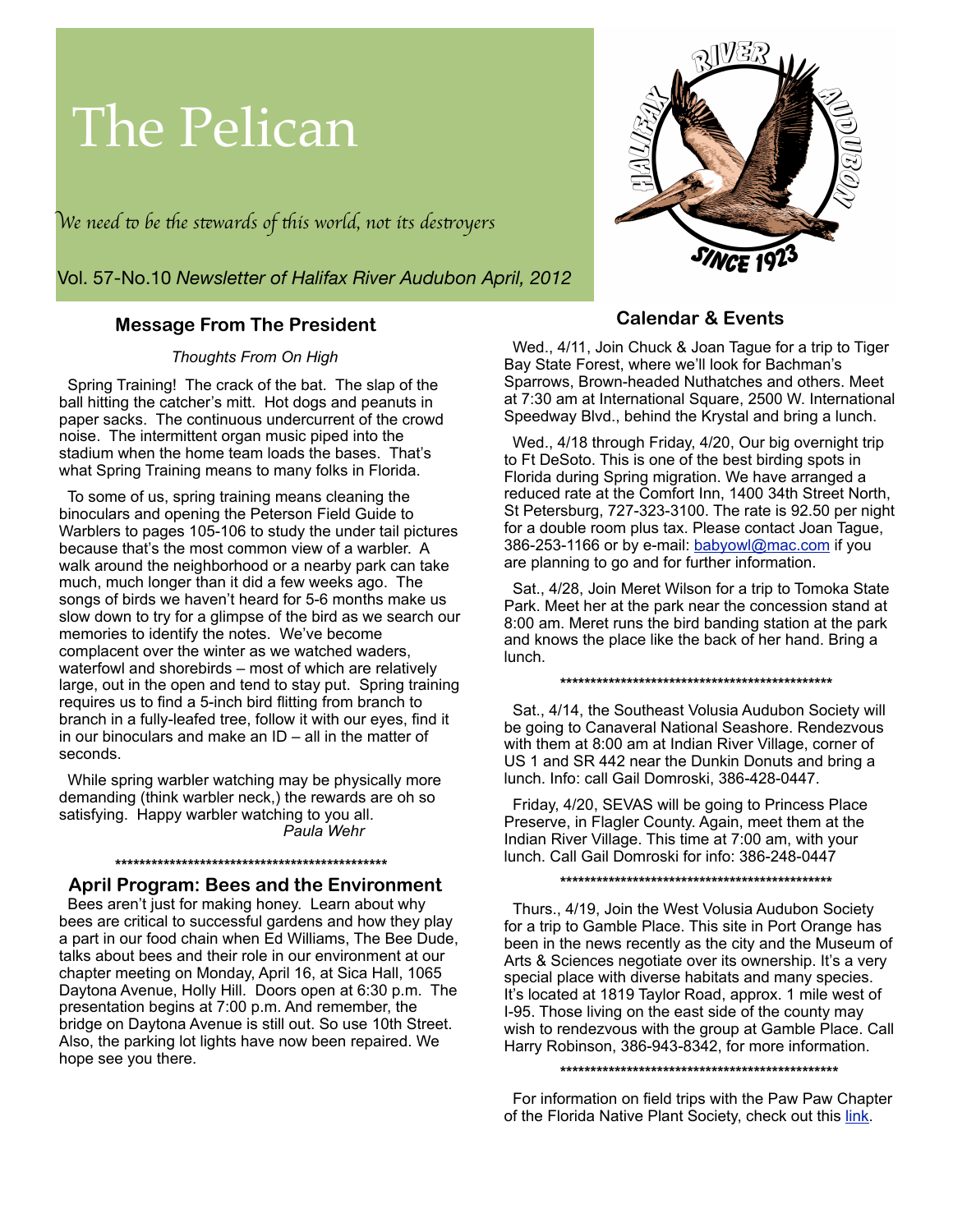## **Conservation Notes**

 On our way home from the chapter field trip to Orlando Wetlands, on February 13th, some of us stopped by River Breeze Park, in Oak Hill. We were hoping to see some shorebirds on the sandbar that's exposed there at low tide. Standing there with several Willets and some assorted gulls was a Marbled Godwit. On each of its legs were single yellow bands, with "A5" on them. I went on the USGS website, [here,](http://www.reportband.gov) and entered the information. About a week later I heard from the database administrator, Jeannine Parvin. I had made a mistake in reporting the GPS location. We got that corrected and then I waited to hopefully hear from the researcher who banded the bird. Here's what I learned.

 On the morning of November 20th, 2008, researchers from the Georgia Department of Natural Resources were using a cannon net on Little St Simon's Island. They captured 19 Marbled Godwits that day. The bird that would soon wear the bands "A5" was one of them. Brad Winn (no longer with GDNR) weighed and banded the bird. The bird, a male, weighed 286 grams. That was a little too low for it to be fitted with one of the new solar "geolocators." Females tend to weigh almost 20% more than males. So they're the ones most often fitted with the tiny devices.

 The latest issue of Audubon Magazine has an extensive article on these amazing devices that are revolutionizing the science of migration studies. It also mentions one of the birds written about in this column in October of last year. Six of the Marbled Godwits that were captured that day were fitted with geolocators. The signals from 2 of the geolocators were lost before spring migration began the following April. The other 4 did begin migration. One was lost over Illinois on its way north. The other 3 reached nesting grounds in North and South Dakota. I learned all of this in an e-mail from Bridget Olsen, Deputy Project Leader with the US Fish & Wildlife Service. The birds were banded and the geolocators were placed as part of a study she was doing for her thesis on Marbled Godwit biology. It has now been published online and can be viewed here.

 Technology has brought us many things. Some of them horribly destructive and causing the extinction of many species. But it's also given us these new devices, which may help us save some species for future generations.

*David Hartgrove*

## **The Circle B Bar Field Trip**

 A great trip to a Polk County gem. That's how I would describe the Circle B Bar Reserve field trip Thursday and Friday, Feb 23 & 24<sup>th</sup>. The Circle B Bar Reserve was purchased in December, 2000 by the Polk County Board of County Commissioners and Southwest Florida Water Management District for the protection of water resources and wildlife to restore the Banana Creek Marsh system. This 400 acre marsh reclamation project creates habitat for thousands of resident and migrating birds and wildlife. Nineteen HRA members and one member of Duval Audubon participated in the trip. We arrived around 10:30 on Thursday morning and birded the trail for about three hours. Highlights that morning were a nesting Sandhill Crane, nesting Bald Eagles and a Great Blue Heron eating a Round Tailed Muskrat. After lunch in the pavilion at the Visitors Center, we all decided to go to downtown Lakeland to see the birds on Lake Morton. We had great views of Ring Neck Ducks, Mute and Black Swans, White Ibis, Ruddy Ducks and White Pelicans. All of these were very close and right in the middle of town! Our next stop was a short visit to the gorgeous Hollis Garden on Lake Mirror. That evening we had dinner at Harry's, on the square in downtown Lakeland. Next morning everyone returned to the Circle B Bar to walk the Alligator Alley trail, which was aptly named for it's large alligators. This beautiful trial runs between two canals, provides great views of Lake Hancock and is good for warblers and wading birds. Our total bird count for the two days was 84 species. Circle B Bar is definitely worth the 2 hour drive and Lakeland has a pleasant downtown to visit.

*Peggy Yokubonus*

#### **\*\*\*\*\*\*\*\*\*\*\*\*\*\*\*\*\*\*\*\*\*\*\*\*\*\*\*\*\*\*\*\*\*\*\*\*\*\*\*\*\*\*\*\*\*\*\*\*\*\*\***

## **The 2012 Florida Birding and Photo Fest**

The 10th annual Florida Birding & Photo Fest in St Augustine runs from April 25th through the 29th. It promises to be their best yet.

**So What is the Birding & Photo Fest?**

It's a five-day annual festival that features some of the world's greatest outdoor photographers sharing their skills and stories with amateur photographers and birders who want to listen to and learn from the very best in the business. There are classroom sessions, outdoor workshops, field trips and social events – more than 100 to choose from, ranging from \$10 to \$100 on an advance registration basis. Included are workshops on warbler and shorebird identification, beginning and advanced photography, digiscoping, use of Photoshop to clean up those images you thought were beyond repair, and much more. Speakers include Kevin Karlson, whose book on shorebird ID is *the* one to have. Check out all of the information [here.](http://www.FloridasBirdingandPhotoFest.com)  **\*\*\*\*\*\*\*\*\*\*\*\*\*\*\*\*\*\*\*\*\*\*\*\*\*\*\*\*\*\*\*\*\*\*\*\*\*\*\*\*\*\*\*\*\*\*\*\*\*\*\***

## **Welcome To Our New Members**

 We extend a warm welcome to our new members: Juliet E. Bain, Gayle Barrett, Carolyn Beekman, Robert Devine, John Dias, Elizabeth D. Franco, Cathryn E. Holt, Fred Loeser, Danielle Rigby, Sandra J. Rossmeyer, Gracie Sauter, and Judith Schroder. We hope to see you at a meeting or on one of our field trips soon.

 **\*\*\*\*\*\*\*\*\*\*\*\*\*\*\*\*\*\*\*\*\*\*\*\*\*\*\*\*\*\*\*\*\*\*\*\*\*\*\*\*\*\*\*\*\*\*\*\*\*\*\***

 **Experience the Magic of the Dry Tortugas** And do something good for yourself and the environmental organization of your choice. The Dry Tortugas during Spring migration is one of the best birding experiences in Florida.

Florida Nature Tours is scheduling a number of trips from Key West to this birding wonderland beginning in April, 2012. FNT will donate \$100.00 to the environmental organization of your choice when you book your trip. Check [here](http://floridanaturetours.net/) for all of the information.

 **Marbled Godwit** *by Chuck Tague*